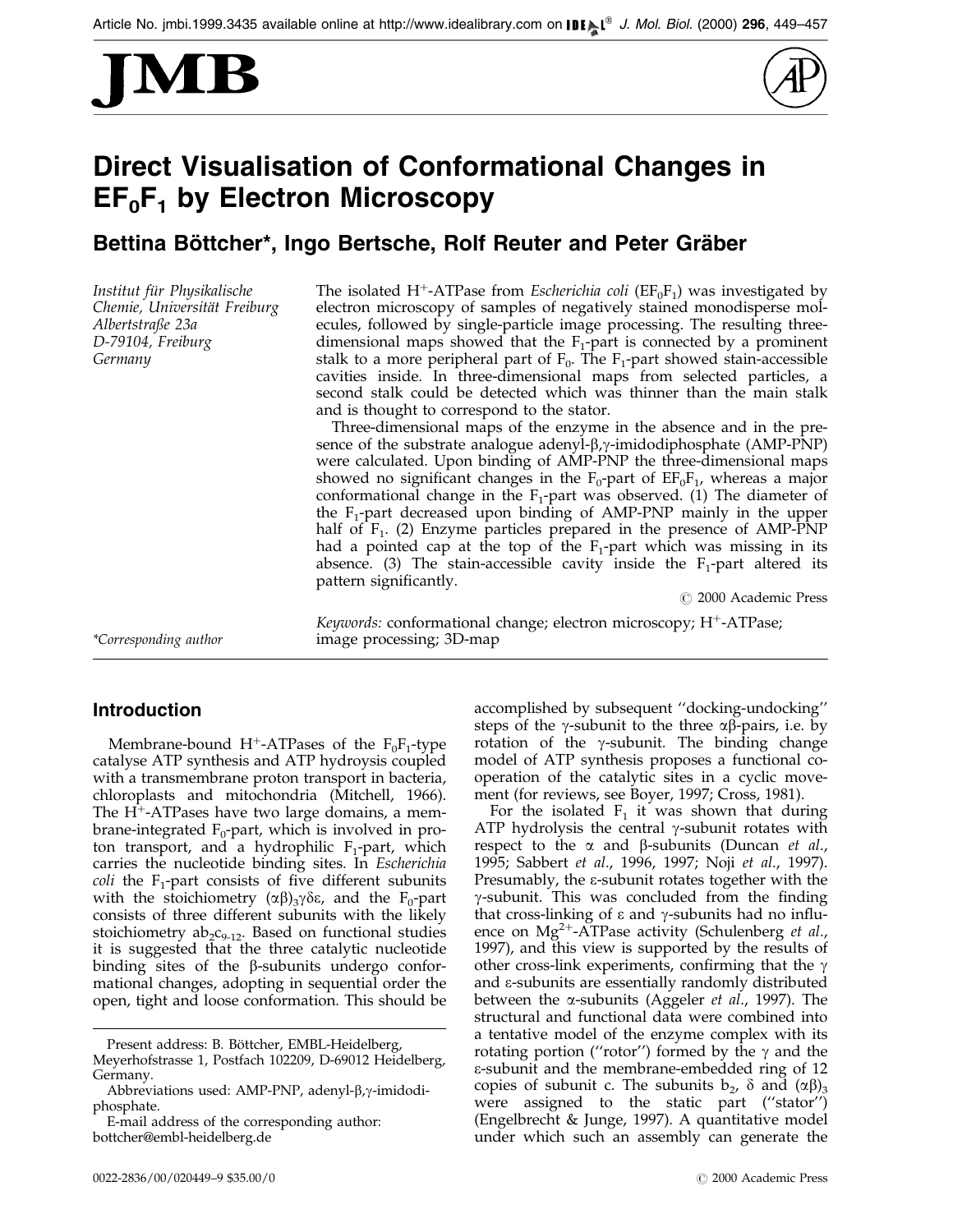required power for ATP synthesis is described by [Elston](#page-7-0) et al. (1998). The rotor-stator concept requires two stalks connecting  $F_1$  to  $F_0$ . One of the two stalks belongs to the rotor and is built of the subunits  $\gamma$  and  $\varepsilon$ . The other stalk belongs to the stator and might consist of the subunits  $b_2$  and  $\delta$ . Two-dimensional projection maps of negatively stained  $H^+$ -ATPases from chloroplasts (Böttcher et al., 1998), E. coli [\(Wilkens](#page-8-0) & Capaldi, 1998) and mitochondria [\(Karrasch](#page-8-0) & Walker, 1999) indicated the existence of a second stalk.

There are atomic models for several subunits forming the  $H^+$ -ATPase. The structure of large regions of the mitochondrial  $F_1$ -part in the presence of adenyl- $\beta$ , $\gamma$ -imidodiphosphate (AMP-PNP) was determined from X-ray analysis to near atomic resolution [\(Abraham](#page-7-0)s et al., 1994). From NMR measurements atomic models of the isolated  $\delta$ (Wilkens et al., 1997), e [\(Wilkens](#page-8-0) et al., 1995) and the membrane integrated part of the b-subunit [\(Dimitriev](#page-7-0) et al., 1999) and c-subunits [\(Girvin](#page-8-0) et al., 1998) were established. However, there is only little structural information on the connection between the  $F_0$ -part and the  $F_1$ -part, i.e. on the part that is essential for the coupling of proton transport and ATP-synthesis/hydrolysis in the  $F_0F_1$ complex. A suitable approach to investigate conformational changes occurring during the reaction cycle of  $H^+$ -ATPases might be time-resolved electron cryo-microscopy of single molecules. Small asymmetric particles like the  $EF_0F_1$  complex are currently at the lower size limit for accurate determination of particle orientations [\(Henders](#page-8-0)on, 1995), and therefore it is difficult to calculate reliable three-dimensional maps of the  $H^+$ -ATPase embedded in vitrified water. We decided to find out whether it is possible to determine particle orientations of  $EF_0F_1$  working with negatively stained samples. The data analysis showed that there was sufficient information to calculate threedimensional maps of  $EF_0F_1$ . In addition we could detect remarkable conformational changes in the  $F_1$ -part upon binding of AMP-PNP, whereas the  $F_0$ -part stayed unaltered at this level of resolution.

#### Results

Electron micrographs of negatively stained  $EF_0F_1$ protein molecules prepared in the presence or absence of AMP-PNP showed a mono-disperse distribution of particles (Figure 1). The intact enzyme complexes had two structurally distinct domains with a gap between. One part appeared to be slightly larger than the other. The overall shape can be described as dumbbell-like. The larger part most likely corresponds to the  $F_1$ -part and the smaller part to the  $F_0$ -part. To ensure that the selected particles are intact  $EF_0F_1$  molecules, only those particles were chosen for image processing, whose structural domains were discernible.

About 5000 particles each were collected from samples prepared either in the presence or absence



Figure 1. Electron micrograph of negatively stained  $EF_0F_1$ . Protein is bright against a darker background. (a)  $EF_0F_1$  particles in the absence of AMP-PNP. (b)  $EF_0F_1$ particles in the presence of 10 mM AMP-PNP.

of AMP-PNP and processed independently. The resulting class averages of the particles prepared in a medium free of AMP-PNP or in the presence of AMP-PNP showed two distinct domains, a larger, more spherical domain corresponding to the  $F_1$ -part and a slightly smaller domain corresponding to the  $F_0$ -part. On average, the diameter of the larger domain was increased by about 15 % in the absence of AMP-PNP. No significant changes were detected in the smaller domain. The two domains were connected by one or two stalks.

The spatial relation between the class averages was determined using sinograms [\(Van Hee](#page-8-0)l, 1987). The class averages were combined into independent three-dimensional maps of  $F_0F_1$  complexes free of AMP-PNP and those with bound AMP-PNP. Surface presentations and central slices of the resulting maps are shown in Figure 2. In the surface representation (Figure 2(a) and (b)) the smaller domain, which corresponds to the  $F_0$ -part, had virtually the same appearance in both maps. It was slightly tapered at one end and showed little modulation on the inside. The wider end was connected to a massive stalk which formed a connection to the base of the larger domain corresponding to the  $F_1$ -part. The  $F_1$ -part was more spherical and differed in both maps. In the preparations with AMP-PNP it had a cap-like pointed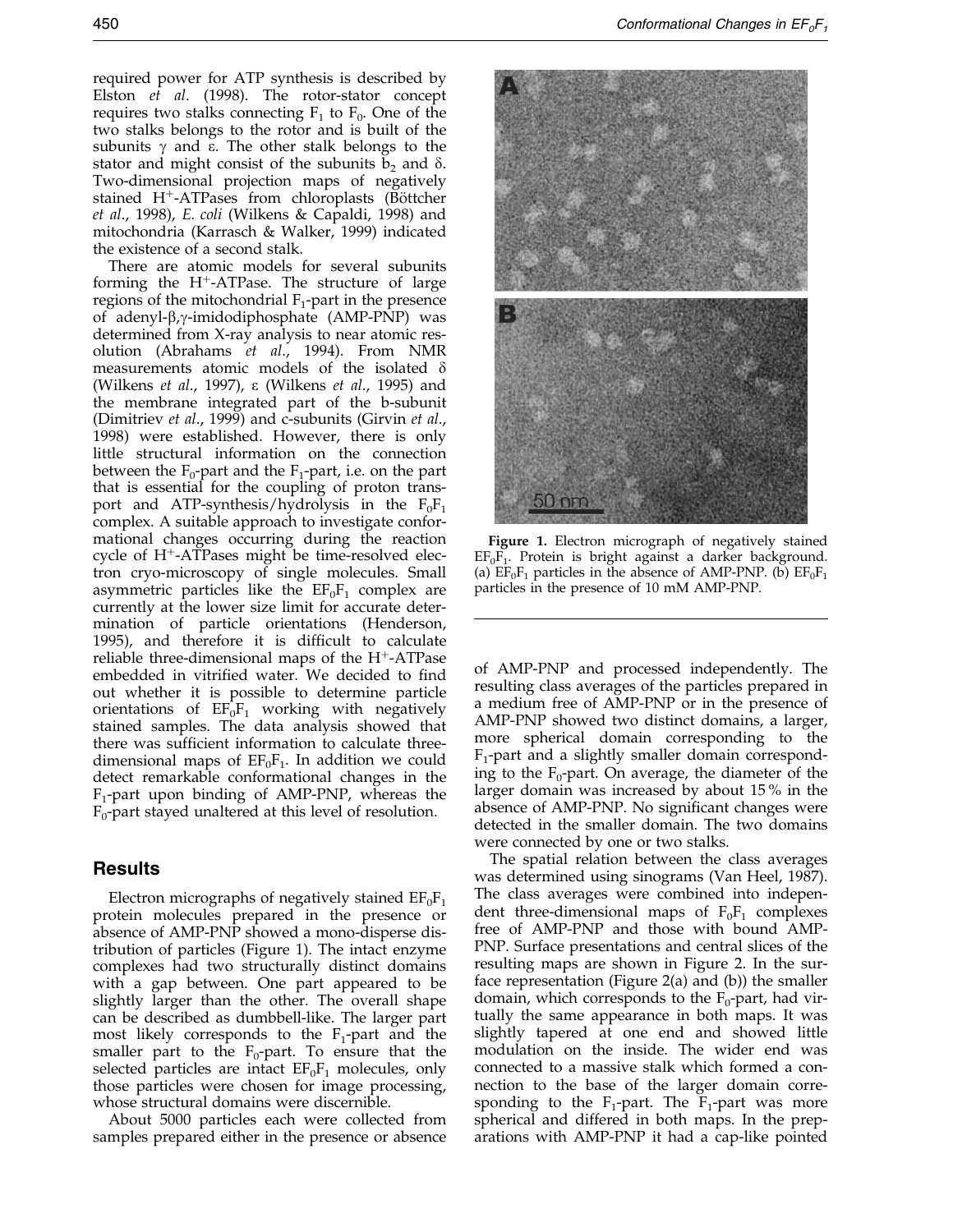

Figure 2. Surface representations and central slices through the three-dimensional maps of  $EF_0F_1$  in the presence and absence of AMP-PNP. Protein density is shown bright against a darker background. (a) and (b) Surface presentations of the map (a) in the absence and (b) in the presence of AMP-PNP. (c) and (d) Central slices (thickness 0.56 nm) of the three-dimensional maps (c) in the absence and (d) in the presence of AMP-PNP.

region at the top of the  $F_1$ -part (Figure 2(b), which was missing in the absence of AMP-PNP (Figure 2(a)). Instead, a small spike could be found which was located at one side of the  $F_1$ -part. The diameter of the  $F_1$ -part parallel with the plane of membrane was significantly increased in the particles prepared without AMP-PNP. The central sec-

tions through the map (Figure 2(c) and (d)) showed a stain-accessible cavity on the inside of the  $F_1$ -part. The form of the cavity was clearly different in the presence and absence of AMP-PNP. With AMP-PNP bound, the cavity consisted of two areas of low density, one in the upper central region of  $F_1$  and one in the lower central region of the  $F_1$ -part. In the samples prepared without AMP-PNP, the areas of low density in the upper and lower central region of the  $F_1$ -part had disappeared, and areas of low density on either side of a central rod emerged which were missing in the maps obtained after incubation of  $EF_0F_1$  with AMP-PNP.

Different sections of the maps of the  $EF_0F_1$  particles with and without bound AMP-PNP and the difference map of each pair of sections are shown in Figure 3. The maps were aligned with respect to their  $F_0$ -parts. The sections run approximately perpendicular to the supposed plane of the membrane. They were nearly 0.6 nm thick and were spaced by about 1.7 nm. The  $F_1$ -part extended from the first section to a section at a distance of 11.8 nm. The  $F_0$ -part extended from the first section to a section at a distance of 10.1 nm. In the difference map additional densities of the enzyme free of AMP-PNP are dark and additional densities of the particles with bound AMP-PNP are bright against a generally grey background. Only minor differences in the  $F_0$ -part occurred, which indicated that the observed differences could not be attributed to a mismatch in magnification of the initial micrographs. The main changes were all located in the  $F_1$ -part. A dark fringe surrounded most of the  $F_1$ -part, which implies that the diameter of the particle free of AMP-PNP is larger than that of the particle with bound AMP-PNP. Most of these differences appeared to be located in the upper half of the  $F_1$ -part. In a central section at a distance



Figure 3. Sections of the three-dimensional maps of  $EF_0F_1$  in the presence and absence of AMP-PNP and their difference. The slices are 0.56 nm thick and spaced by 1.68 nm. They are running perpendicular to the supposed plane of membrane. The distance of each individual slice from the first slice is indicated at the bottom. Density is shown bright against a general grey background. (a) Slices through the three-dimensional map of  $E F_0 F_1$  in the absence of AMP-PNP. (b) Slices through the three-dimensional map of  $EF_0F_1$  in presence of AMP-PNP. The difference map,  $(b)$  $-(a)$ , is shown in (c). The difference map is shown at the same grey value distribution as the original maps.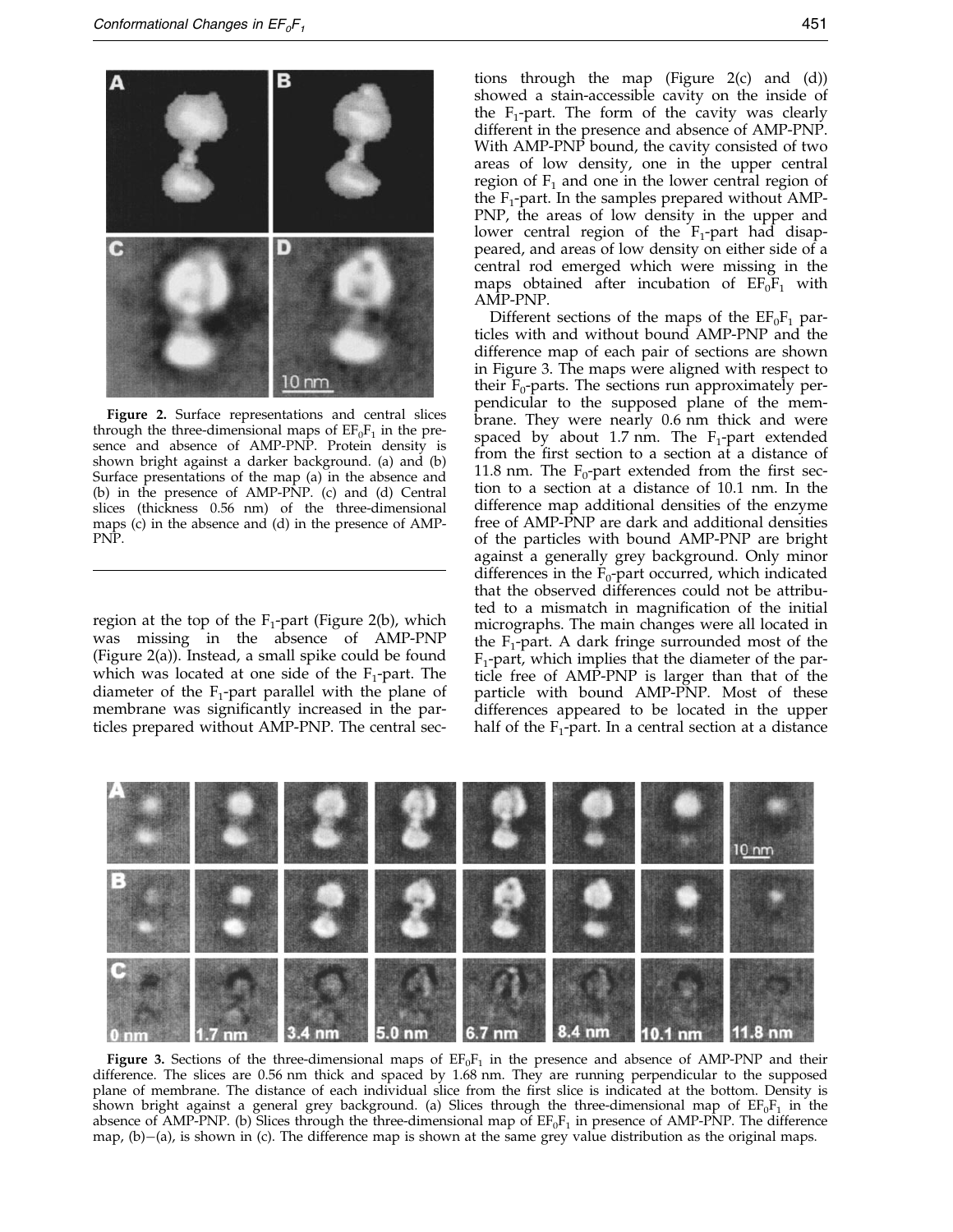In recent electron microscopic investigations [\(Wilkens](#page-8-0) & Capaldi, 1998; [Karrasch](#page-8-0) & Walker, 1999; Böttcher et al., 1998) two-dimensional projection averages were calculated and showed that two stalks connect  $F_1$  and  $F_0$ . The three-dimensional maps we have discussed so far resolve only one prominent stalk. A second stalk can barely be seen in Figure 2(d). With AMP-PNP bound to the enzyme, the class averages frequently showed projections of the enzyme with two stalks. We selected those class averages on which the two connections were clearly visible in order to find the second stalk in a three-dimensional map. From these class averages (approximately 25 % of all particles) the spatial relations between the class averages were determined and a three-dimensional map was calculated. Different representations of this map are shown in Figure 4. The direction of view is the same for all three presentations. The three-dimensional map was almost identical with the threedimensional map calculated from all class averages for the enzyme with AMP-PNP bound, as shown in Figures 2 and 3, but now two stalks connecting the  $F_1$ -part and  $F_0$ -part were evident. One of the two stalks was quite massive and connected the central part of  $F_1$  to a more peripheral part of  $F_0$ . The density of the second stalk was weaker and could be visualised only by lowering the threshold level for the protein density in the surface presentation (Figure  $4(c)$ ). This second stalk was thinner and connected a peripheral part of  $F_1$  to a peripheral part of  $F_0$  opposite the larger stalk.

Figure 5 shows different sections of the map calculated from the selected class averages. The plane of these sections was approximately perpendicular to the two stalks. The sections were 0.6 nm thick and were spaced by 2.8 nm. They start at the crest



Figure 4. Different presentations of a three-dimensional map from selected class averages of  $EF_0F_1$  in the presence of AMP-PNP. All three presentations show the same direction of view. Protein is shown bright against a darker background. The orientation is such that the upper domain corresponds to  $F_1$  and the lower domain to  $F_0$ . (a) A projection map through all density. (b) A central slice  $(0.56 \text{ nm}$  thick) through the density and  $(c)$ a surface presentation. A lower threshold for the density level for inclusion in the presented volume is chosen as in Figure 2 in order to display both connections between  $F_1$  and  $F_0$ -parts.



Figure 5. Slices through the three-dimensional map of selected class averages of  $EF_0F_1$  in the presence of AMP-PNP. The slices are approximately perpendicular to the two stalks which are visible in Figure 4(c). The slices are  $0.56$  nm thick and spaced by  $\tilde{2}.\overline{8}$  nm. Slices (a)-(d) correspond to the  $F_1$ -part. Slices (e) and (f) show the stalk region and the remaining three slices correspond to the  $F_0$ -part.

of the  $F_1$ -part, the first section cutting the cap-like structure at the top of  $F_1$ , which had a triangular cross-section. The  $F_1$ -part extended through four slices (Figure 5(a)-(d)). At the bottom part of  $F_1$  is a ring-like structure formed by six centres of higher density with a hole in the middle. The stalk region extended through the next two slices (Figure 5(e) and (f)). In the stalk region there was a pattern of high density in the centre which corresponded to the prominent stalk (Figure  $4(c)$ ). In addition there were two areas of lower density which were much smaller. One was slightly stronger and a bit larger and corresponded to the second peripheral thinner stalk visible in Figure 4(c). Surprisingly, there was a third thin connection which was invisible in the class averages and in the surface presentations. This spot of density could perhaps correspond to a third connection between  $F_1$  and  $F_0$ . The third and second stalk could be followed up to two protrusions at the outside of the base of the  $F_1$ -part (Figure 5(d)). The remaining three slices could be attributed to the  $F_0$ -part (Figure 5(g)-(i)). The  $F_0$ part had an elongated cross-section. The upper region of  $F_0$  was partly formed by a ring surrounding an area of low density. This area was located just underneath the centre of the massive central stalk. At one side of the ring-like structure an additional area of higher density could be observed. The two areas of lower density seen in the stalk region were connected to the periphery of this additional structure. These data indicated that there could actually be three stalks connecting the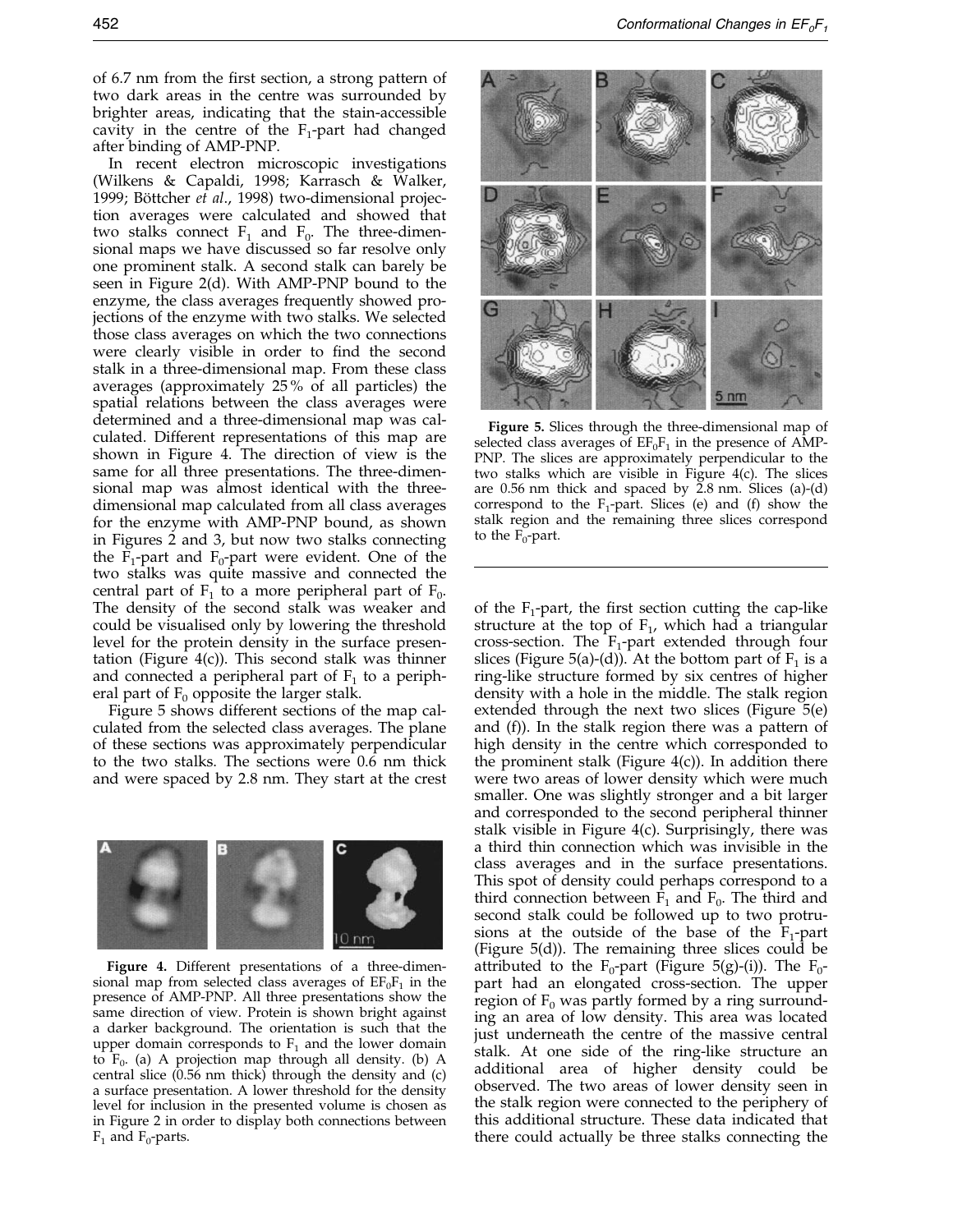$F_1$  and  $F_0$ -parts. The three stalks formed the corners of a triangle with the centre distances of 6-7 nm. This is well above the resolution of  $1/3.5$  nm<sup>-1</sup> of the three-dimensional reconstructions. Therefore, the three stalks were clearly separated and could be detected as individual features. The diameter of the asymmetrically shaped central stalk was 4 nm by 7 nm. The diameter of the second and third stalk was smaller than the limit of resolution and therefore could not be determined accurately. It was estimated to be less than 2 nm.

The atomic model of the mitochondrial  $F_1$ -part [\(Abraham](#page-7-0)s et al., 1994) was superimposed on the equivalent part of our three-dimensional map of  $E\tilde{F}_0F_1$  in the presence of AMP-PNP (Figure 6(a)). The atomic model and our three-dimensional map fitted well in size and shape and even the stainaccessible cavities seen in our map could be assigned to cavities in the atomic model. Our 3D map showed additional density in the cap region of the  $F_1$ -part, which is missing in the atomicmodel. The atomic model of the nucleotide-free  $(\alpha\beta)_3$  complex of PS3 [\(Shirakiha](#page-8-0)ra *et al.*, 1997) was superimposed on our three-dimensional map of  $EF_0F_1$  in the absence of AMP-PNP (Figure 6(b)). At the base of the  $F_1$ -part the atomic model and our three-dimensional map had about the same size. In the upper part of  $F_1$  the fit between both models was unsatisfactory with our map showing a larger diameter and a different shape than the atomic model.

#### **Discussion**

The three-dimensional map computed from selected class averages of  $\text{EF}_0\text{F}_1$  particles prepared in the presence of AMP-PNP (Figures 4 and 5) showed two connections between the  $F_1$  and  $F_0$ part as required by the rotor-stator model [\(Engelbre](#page-7-0)cht & Junge, 1997). Electron microscopic investigations of  $H^+$ -ATPase from E. coli [\(Wilkens](#page-8-0) & Capaldi, 1998), from chloroplasts (Böttcher et al. 1998) and from mitochondria [\(Karrasch](#page-8-0) & Walker, 1999) indicated the existence of two connections. All these investigations were carried out on negatively stained samples and showed two-dimensional projection maps of the  $H^+$ -ATPase, using preferential orientation of the sample on the carbon film [\(Karrasch](#page-8-0) & Walker, 1999), selection of favourable particles [\(Wilkens](#page-8-0) & Capaldi, 1998) or application of classification techniques (Böttcher et al., 1998). However, on the basis of these data it is not possible to understand the spatial relation between the  $F_1$ -part and the  $F_0$ -part, and their interaction cannot be revealed in great detail. This can only be achieved when particle projections in different directions are combined into a three-dimensional map. For calculation of such a map of  $EF_0F_1$ , we assumed that the class averages from image analysis corresponded to different projections, and worked out their spatial relations using sinograms [\(Van Hee](#page-8-0)l, 1987). The resulting three-dimensional maps showed an asymmetric particle. In the plane



Figure 6. Superposition of electron microscopic three-dimensional maps and atomic models from X-ray analysis. (a) The  $F_1$ -part of the three-dimensional map of  $EF_0F_1$  in the presence of AMP-PNP superimposed on the atomic model of  $\hat{\text{MF}}_1$  [\(Abrahams](#page-7-0) *et al.,* 1994). (b) The F<sub>1</sub>-part of the three-dimensional map of  $\text{EF}_0\text{F}_1$  in the absence of AMP-PNP superimposed on the atomic model of the  $\overline{(\alpha\beta)}_3$ -complex of PS3 [\(Shirakiha](#page-8-0)ra et al., 1997). The stain-accessible cavities are clearly seen in (a), top and bottom.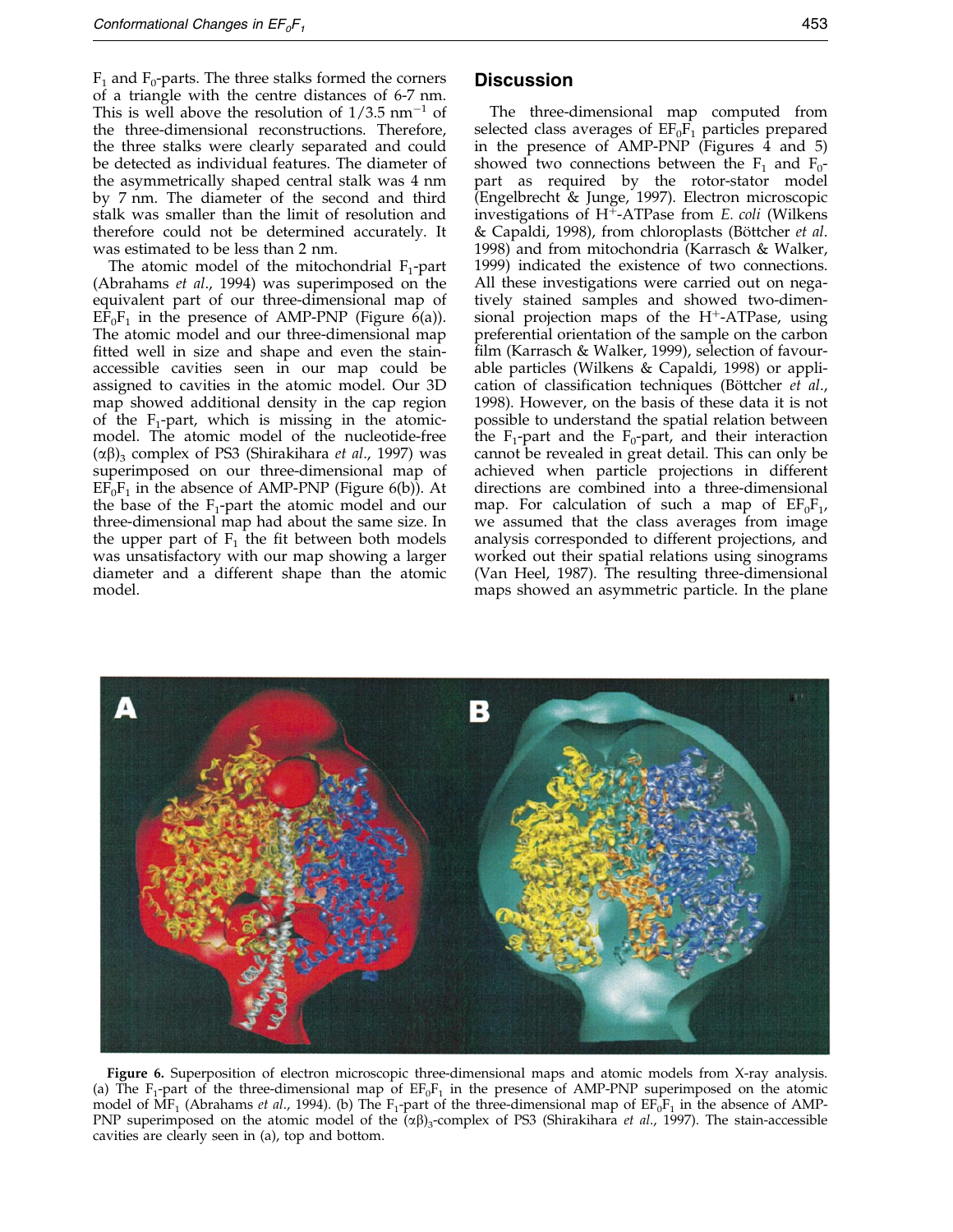of the membrane the  $F_0$ -part is slightly elongated in one direction. The upper estimation for the diameter is 13 to 14 nm, whereas the smallest estimation for the diameter is about 10 nm. Since  $F_0$  is surrounded by a micellar arrangement of detergent molecules, these values probably overestimate the true size of  $F_0$  by up to 4-5 nm [\(Boekema](#page-7-0) *et al.*, 1988).

The current model for  $F_0$  proposes a ring-like complex of 9-12 copies of subunit c, with the a and b-subunits attached at the outside of the ring at one end [\(Engelbre](#page-7-0)cht & Junge, 1997). This would result in an elongated shape of  $F_0$  in the plane of the membrane, as observed in our maps. A region of the  $F_0$  in our three-dimensional maps has a greater membrane-spanning width and shows a slightly lower density on the inside. This part could correspond to the c-complex. The remaining part of  $F_0$  has a smaller membrane-spanning width and is connected through one or two small stalks to the  $F_1$ -part. This portion could be formed by the membrane-integrated parts of the a and b-subunits.

Model calculations for the c-complex show a ring of nine to 12 subunits which are arranged around a central hole of an estimated diameter of roughly 3 nm [\(Groth &](#page-8-0) Walker, 1997). Such a hole would be large enough to allow small molecules to cross the membrane. It is clear that the hole has to be blocked in some way to prevent unrestricted passage of smaller molecules. A pore as large as postulated should be stain-accessible and therefore easy to detect in a three-dimensional map of a negatively stained protein. The only indication we could find for such a pore in the  $F_0$ -part was a slightly inhomogeneous distribution of density in that area (see e.g. Figure 3(b) and (c), third and fourth slice). This can be explained by a cavity which opens towards the  $F_1$ -part, but is partly closed by the stalk, and is completely closed towards the other side of  $F_0$ .

The stalk had an oval cross-section and was built of two distinct parts (Figures 2 and 3), one closer to the base of  $F_1$ , the other part closing the cavity in the  $F_0$  moiety. It is widely agreed that the stalk is formed by the subunits  $\varepsilon$  and  $\gamma$  [\(Watts](#page-8-0) *et al.*, 1996; [Engelbre](#page-7-0)cht & Junge, 1997). Since  $\gamma$  and  $\varepsilon$  are supposed to transmit conformational changes caused by proton transport in the  $F_0$ -part to the nucleotide binding sites in the  $F_1$ -part, a rigid contact would be expected. Yet the stain-accessible interface indicates some flexible linkage.

The second connection between  $F_0$  and  $F_1$ , which probably forms the stator, can only be detected under favourable conditions. Although some indication for the second connection can already be seen in the three-dimensional map deriving from the complete data set shown in Figures 2(d) and 3(b), this connection becomes much more visible if only class averages, which showed a clear indication for two connections between the  $F_0$ -part and the  $F_1$ -part, were included in the final 3D map (Figures 4 and 5). This selection might simply help choosing better preserved fully stain-embedded particles and therefore be more favourable for mapping the stator. It is assumed that the stator is partly formed by subunits b. Since there are two of these subunits per  $EF_0F_1$  complex, one possibility would be that the second stalk consists of two of these subunits. There is an indication for a third connecting element between the  $F_1$  and  $F_0$ -parts in the three-dimensional map obtained from selected class averages (Figure 5(e) and (f)). One possible explanation for the observation of the third connection might be the inclusion of some class averages with the wrong orientation in the final threedimensional map. This is understandable, since the  $F_1$ -part has some pseudo-6-fold symmetry and therefore might easily cause rotational misalignment by multiples of  $60^\circ$ . However, the second and third connecting element are related by about  $80^\circ$  in respect to the pseudo-6-fold axis and therefore do not match this symmetry. In addition the  $F_0$ -part does not show a pseudo-6-fold symmetry at all, which makes such a misalignment unlikely. So the third connection could be a genuine property of  $EF_0F_1$ . This interpretation is encouraged by the recent discovery of three connecting stalks between  $V_0$  and  $V_1$  in V-type ATPase [\(Boekema](#page-7-0) et al., 1999). The position of the second and third connection in our map encourages another variation of structural arrangement for the stator elements in which the second and third connection are formed each by a single b-subunit. In this arrangement the b-subunits form a dimer contact in the upper  $F_1$  region [\(Rodgers](#page-8-0) *et al.*, 1997) and at the periplasmic side of the membrane (Dimitriev et al., 1999) but are well separated in the stalk region. This is supported by the NMR structure showing that the membrane-integrated part of the b-subunit is built by an  $\alpha$ -helix which is kinked [\(Dimitriev](#page-7-0) et al., 1999). This kink could cause a separation of the two b-subunits in the stalk region. Another observation showed that  $EF_0F_1$  is still functional after deletion of up to 11 amino acid residues [\(Sorgen](#page-8-0) et al., 1998). This supports the idea that there is some structural flexibility in the connection between the  $F_1$ -part and the  $F_0$ -part. According to secondary structure predictions, in the stalk region the b-subunits might be formed by a single a-helix. Such a small structural detail can only be detected under exceptionally favourable circumstances in negatively stained samples at this level of resolution. It is almost more surprising to detect these kind of details at all than missing them out.

 $EF_0F_1$  shows remarkably big conformational changes upon binding of AMP-PNP. These changes were all located in the  $F_1$ -part. They can be summarised as a rearrangement in the cap-like region at the top of the  $F_1$ -part, a change in the stain-accessible cavity inside  $\bar{F}_1$  and a major decrease in the diameter of the  $F_1$ -part. All these changes could be observed in different maps calculated on the basis of different subsets of class averages. They were also observed when a three-dimensional map of the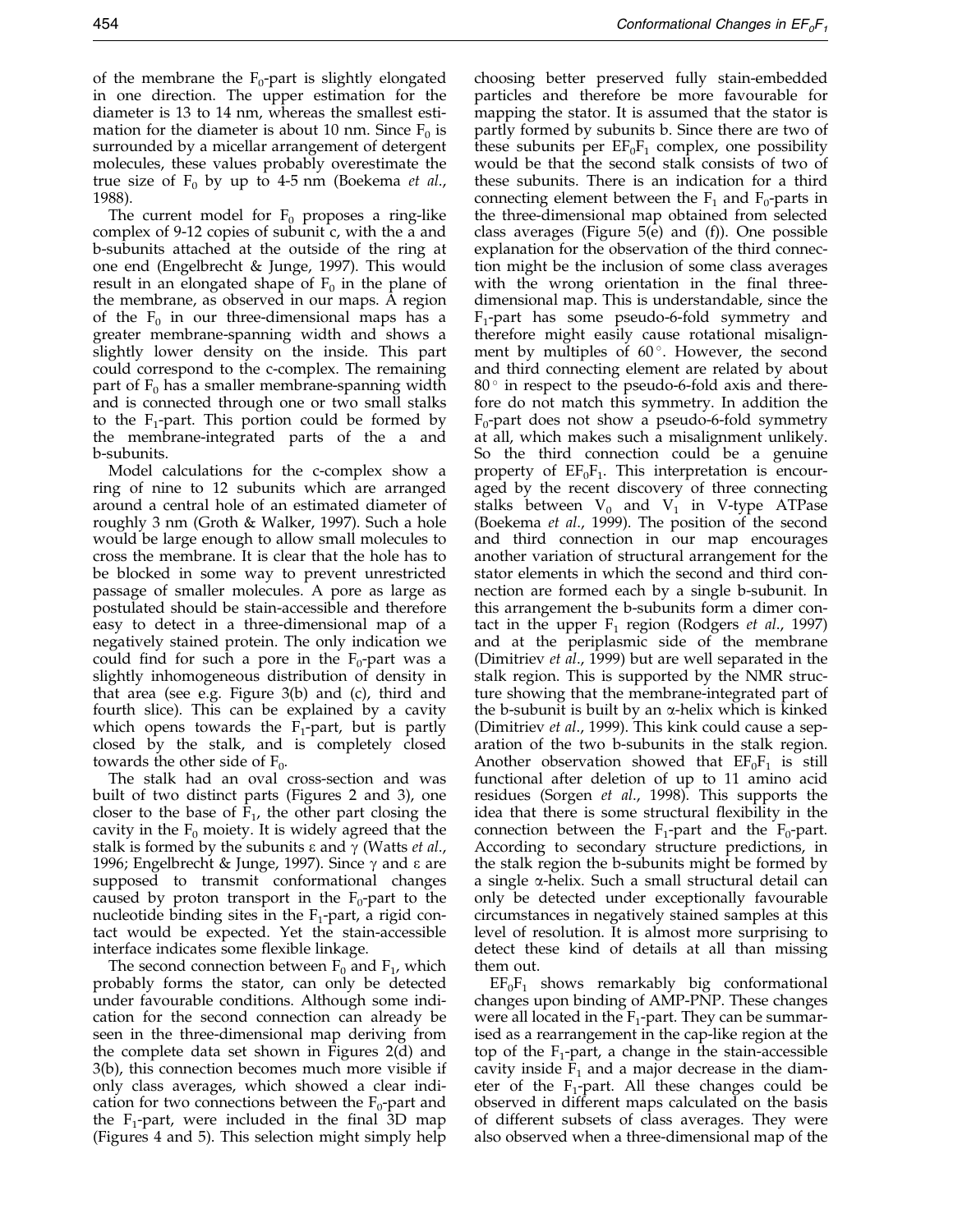$EF_0F_1$  complex prepared in the presence of AMP-PNP was used as the reference to determine the orientation of class averages of the particles free of AMP-PMP. Therefore, these changes are genuine conformational changes induced by binding of AMP-PNP to the  $F_1$ -part and were not caused by the variability in the maps.

The most striking change was the decrease in the diameter of  $F_1$  upon binding of AMP-PNP. It can be ruled out that this was an artefact of slightly different magnification of the data-sets. When the enzymes were pre-treated with AMP-PNP in such a way that the ATP analogue was bound to only about 10% of the  $EF_0F_1$  complexes, particles with large and small  $F_1$  moieties could be detected by multivariate statistical analysis on the same micrograph (data not shown). The change in diameter observed here is consistent with a change of diffusion coefficients of  $EF_1$  upon binding of AMP-PNP observed by single molecule fluorescence spectroscopy (Börsch et al., 1998). There are also some indications from FTIR measurements that  $F_1$  has an increased compactness and thermal stability if nucleotides are bound [\(Lippe](#page-8-0) et al., 1995; [Cladera](#page-7-0) et al., 1995). Comparison between an atomic model of the nucleotide-free  $(\alpha\beta)_3$  complex of the bacterium PS3 [\(Shirakiha](#page-8-0)ra et al., 1997) and the atomic model of the bovine mitochondrial  $F_1$ -ATPase in presence of AMP-PNP [\(Abraham](#page-7-0)s et al., 1994) also indicates some change in the diameter of the  $F_1$ part. However, this structural difference is mainly caused by some hinge-like movements of the lower region of two of the three  $\beta$ -subunits and is much smaller than the change which we observe upon binding of AMP-PNP to the  $EF_0F_1$ -ATPase. In the maps presented here the main alteration in diameter is located in the upper half of  $F_1$ , as indicated by the difference map shown in Figure 3(c). Therefore, it cannot be solely explained by opening or closing of the nucleotide binding sites by a hingelike movement of the lower part of the  $\beta$ -subunits, but such movement could account for the observed change in the stain-accessible cavity inside  $F_1$ . It should be pointed out that in the X-ray analysis only sub-complexes of the isolated  $F_1$ -part either from PS3 or from mitochondria were investigated, whereas our maps show the whole complex including the membrane-embedded  $F_0$ -part of Escherichia coli. The very simple composition of the PS3 sub-complex without the  $\gamma$ -subunit might show only parts of the structural changes involved upon binding of AMP-PNP. It could well be that some of the differences seen in our maps upon binding of AMP-PNP are due to the presence of the  $F_0$ -part and are probably showing conformational changes which are involved in the coupling of proton-transport to ATP-synthesis/ hydrolysis. The change in the cap region upon binding of AMP-PNP presumably refers to some rearrangement in the N-terminal domains of the  $\alpha$ and  $\beta$ -subunits, indicating a more complex rearrangement of the  $\alpha$  and  $\beta$ -subunits. Surprisingly this N-terminal region, although located at

the top of  $F_1$ , far from the membrane-integrated  $F_0$ part, seems to be involved in (1) binding of the  $F_1$ part to the  $F_0$ -part, (2) proton permeability through the  $F_0$ -part, and (3) coupling of ATP-hydrolysis to proton transport [\(Maggio](#page-8-0) et al., 1988; [Hase](#page-8-0) et al., 1996; Xu [et al](#page-8-0)., 1996; Lill et al., 1996).

The superposition of the atomic model of  $MF_1$  in the presence of AMP-PNP [\(Abraham](#page-7-0)s et al., 1994) on our three-dimensional map of the  $EF_0F_1$  in the presence of AMP-PNP (Figure  $6(a)$ ) fits well, in size and shape. The main difference is some additional density in the cap region at the top of the  $F_1$ -part in our three-dimensional map, which is missing in the atomic model. This mismatch is presumably due to the missing N termini of the  $\alpha$  and  $\beta$ -subunits in the atomic model. The superposition of the atomic model of the nucleotide-free  $(\alpha\beta)_3$ complex of PS3 [\(Shirakiha](#page-8-0)ra et al., 1997) on our three-dimensional map of  $EF_0F_1$  in the absence of AMP-PNP (Figure 6(b)) does not match in size or in shape. At the bottom of the  $F_1$ -part both models have about the same size; therefore, a hinge-like movement of the lower part of the  $\beta$ -subunits might have taken place upon release of nucleotides. Nevertheless, the mismatch in the upper part of  $F_1$  cannot be explained by this model and has to be attributed to some major rearrangement of subunits.

We have shown that electron microscopy of negatively stained samples and three-dimensional image reconstruction is a powerful tool for understanding the structure of  $EF_0F_1$  at a low resolution level. The three-dimensional maps give a more detailed insight into the construction of the molecule than two-dimensional projection maps alone. Using this approach we were able to show that upon binding of AMP-PNP the  $F_1$ -part in  $EF_0F_1$ shrinks, the stain-accessible cavity on the inside of the  $F_1$ -part alters its shape and that a cap-like structure at the top of  $\tilde{F}_1$  evolves whereas the  $F_0$ -part stays unaltered.

#### Materials and Methods

 $EF_0F_1$  was prepared by an isolation procedure similar to that described by [Fillingam](#page-7-0)e & Foster (1986). The SDS-PAGE of the isolated  $EF_0F_1$  showed bands corresponding to the subunits  $\alpha$ ,  $\beta$ ,  $\gamma$ ,  $\delta$ ,  $\varepsilon$ ,  $a$ ,  $b$  and  $c$ . The protein concentration was measured by the method described by [Popov](#page-8-0) et al. (1975) using bovine serum albumin as a standard. The isolated  $EF_0F_1$  contained 1.5 mol of ATP and 0.9 mol of ADP bound per mol of enzyme using a molecular mass of 550 kg mol $^{-1}$ .

 $EF_0F_1$  samples without bound AMP-PNP were obtained as follows. The enzyme solution  $(1 \mu M)$  was diluted by a factor of 50-200 with a buffer containing 80 mM KCl,  $2\%$  (w/v) sucrose,  $10\%$  (w/v) glycerol, 4 mM  $MgCl<sub>2</sub>$ , 2 mM dithiothreitol, 0.1% (w/v) dodecylmaltoside and 40 mM 3-[N-morpholino]propanesulfonic acid (pH 7.5) and immediately applied to a glow-discharged carbon-coated copper grid. The solution was incubated on the grid for three minutes then washed twice with water and stained for two minutes with a 2 % (w/v) uranyl acetate solution.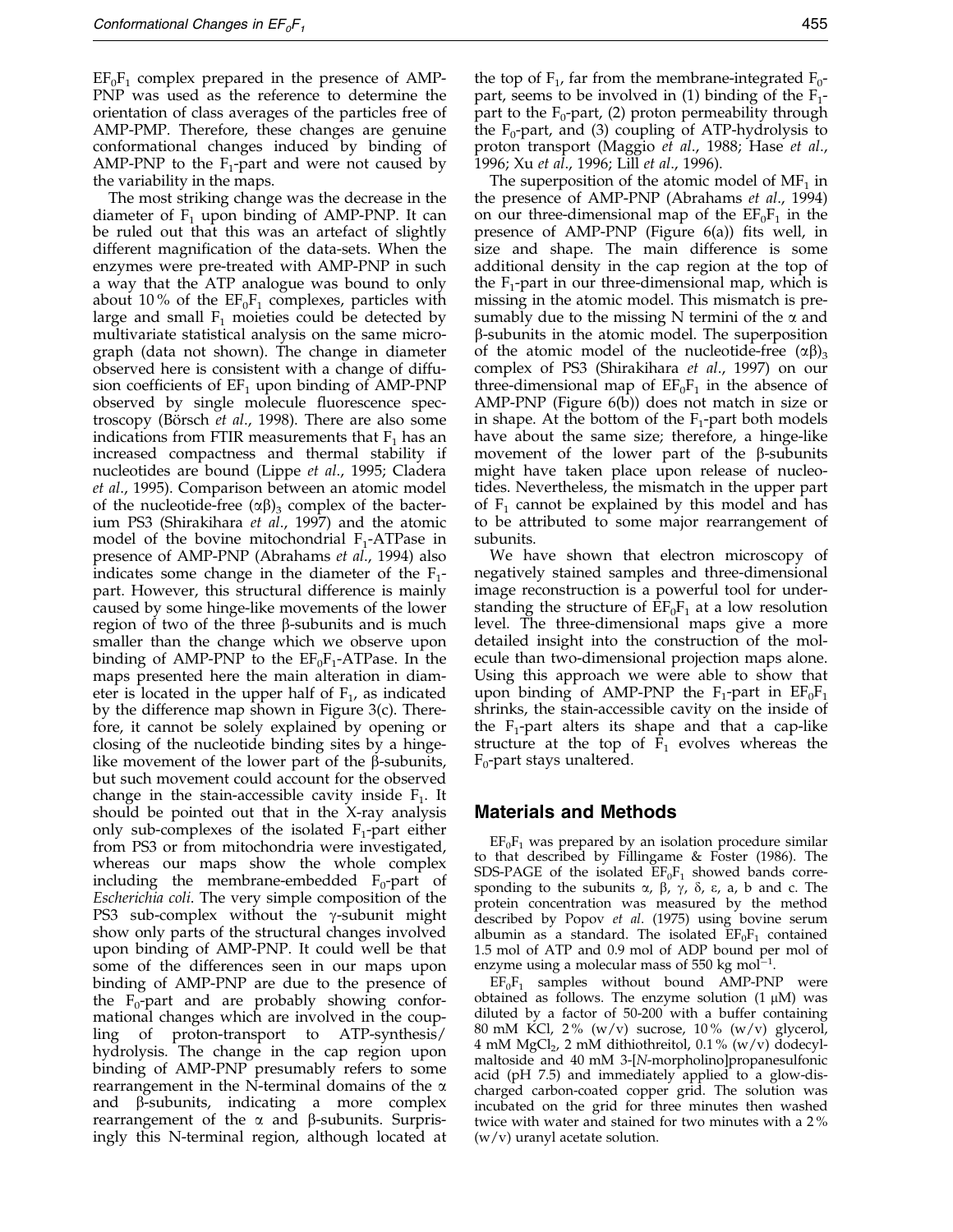<span id="page-7-0"></span>The preparation of the enzyme complex with bound AMP-PNP was carried out in two steps. First a 100  $\mu$ M Mg-ATP solution was added to the  $EF_0F_1$  solution (1  $\mu$ M) to give a final concentration of 10  $\mu$ M Mg-ATP. The solution was incubated for two minutes at  $25^{\circ}$ C. In the second step 100 mM AMP-PNP solution was added to the enzyme solution to give a final concentration of 10 mM AMP-PNP. For staining this sample was diluted 1:10 with the same buffer as described above containing in addition 10 mM AMP-PNP and was applied to glowdischarged carbon-coated copper grids. The grids were washed twice with 10 mM AMP-PNP solution (pH 6.0) and stained for two minutes with 2 % uranyl acetate.

Micrographs of AMP-PNP-free samples and samples in the presence of AMP-PNP were taken on a Philips EM 400 operating at 100 kV at a nominal magnification of 55,000  $\times$ . Care was taken to minimise pre-exposure by focusing and adjusting brightness on an adjacent area. Micrographs were recorded on Kodak SO-163 film and developed in full-strength Kodak D-19 developer at room temperature. The absolute magnification of the electron microscope was calibrated with negatively stained catalase crystals and was  $50,600 \times$ . This value was used for all further calculations.

Micrographs of particles in the presence of AMP-PNP and of AMP-PNP-free samples were processed independently. Suitable micrographs were scanned with an EMIL-line scan camera (IMAGE SCIENCE, GmbH). The calibrated pixel size was 14.15 µm per pixel. Two-by-two pixels were combined to give a final pixel size of 0.56 nm by 0.56 nm at the specimen level. Image processing was carried out using the IMAGIC software pack-age [\(Van Hee](#page-8-0)l *et al.*, 1996) and the MRC-image processing programs (Crowther et al., 1996). Particles showing two domains were selected, boxed and normalised in their grey value distribution and band-pass filtered to cut off spatial frequencies above  $1/1.7$  nm<sup>-1</sup> and below  $1/22.4$  nm<sup>-1</sup>. Approximately 5000 particles from different micrographs were included in each set. The boxed particles were aligned to a common reference and classified into 200 classes (Borland & Van Heel, 1990; [Van Heel](#page-8-0), 1989). The spatial relations between classes were calculated using sinograms [\(Van Heel](#page-8-0), 1987). The classes were then combined into three-dimensional maps. The three-dimensional maps were reprojected in the same directions as the orientations of the class averages. These reprojected images were used as new references for a multi-reference alignment of the data-set, followed by new classification and determination of the orientation of the class averages. The class averages were then combined into the current best map. The last four steps (alignment to projections of the current best map, classification, determination of orientations and calculation of a three-dimensional map) were repeated until no further improvement was observed. For difference imaging the three-dimensional maps were normalised in their grey value distribution and subtracted slice-byslice. For estimation of resolution of each map two independent maps of half of the class averages were calculated and their Fourier shell correlation was calculated. In both maps the correlation drops to 0.5 at a spatial frequency of  $1/3.6$  nm<sup>-1</sup> and reaches  $4\sigma$  at a spatial frequency of  $1/2.7$  nm<sup>-1</sup>.

The atomic models were pre-docked to the electron microscopic three-dimensional map using the Situs-package 1.0 [\(Wriggers](#page-8-0) et al., 1999). The pre-docked atomic models were than manually adjusted using the VMD package. [\(Lill](#page-8-0) et al., 1996).

# Acknowledgements

We thank Dietrich Samoray for critical reading of the manuscript. R. R. and I. B. acknowledge support of Graduiertenkolleg Biochemie der Enzyme. This work was supported by Deutsche Forschungsgemeinschaft (SFB 428) and (BO-1150/3).

#### References

- Abrahams, J. P., Leslie, A. G., Lutter, R. & Walker, J. E. (1994). Structure at 2.8 Å resolution of  $F_1$ -ATPase from bovine heart mitochondria. Nature, 370, 621- 628.
- Aggeler, R., Ogilvie, I. & Capaldi, R. A. (1997). Rotation of  $\gamma$ - $\varepsilon$  subunit domain in the *Escherichia coli*  $F_1F_0$ -ATP synthase complex. The  $\gamma$ - $\varepsilon$  subunits are essentially randomly distributed relative to the  $\alpha_3\beta_3\delta$ domain in the intact complex. J. Biol. Chem. 272, 19621-19624.
- Boekema, E. J., Schmidt, G., Gräber, P. & Berden, J. A. (1988). Structure of the ATP-synthase from chloroplasts and mitochondria studied by electron microscopy. Z. Naturforsch. 43c, 219-225.
- Boekema, E. J., Van Breemen, J. F., Brisson, A., Ubbink-Kok, T., Konings, W. N. & Lolkema, J. S. (1999). Connecting stalks in V-type ATPase. Nature, 401, 37-38.
- Borland, L. & Van Heel, M. (1990). Classification of image data in conjugate representation spaces. J. Opt. Soc. Am. ser. A, 7, 601-610.
- Börsch, M., Turina, P., Eggeling, C., Fries, J. R., Seidel, C. A., Labahn, A. & Gräber, P. (1998). Conformational changes of the  $H^+$ -ATPase from *Escherichia* coli upon nucleotide binding detected by single molecule fluorescence. FEBS Letters, 437, 251-254.
- Böttcher, B., Schwarz, L. & Gräber, P. (1998). Direct indication for the existence of a double stalk in  $CF_0F_1$ . J. Mol. Biol. 281, 757-762.
- Boyer, P. D. (1997). The ATP synthase a splendid molecular machine. Annu. Rev. Biochem. 66, 717-749.
- Cladera, J., Villaverde, J., Hartog, A. F., Padrós, E., Berden, J. A., Rigaud, J.-L. & Dunach, A. (1995). Influence of nucleotides on the secondary structure and on the thermal stability of mitochondrial  $F_1$ visualized by infrared spectroscopy. FEBS Letters, 371, 115-118.
- Cross, R. L. (1981). The mechanism and regulation of ATP synthesis by F<sub>1</sub>-ATPases. Annu. Rev. Biochem. 50, 681-714.
- Crowther, R. A., Henderson, R. & Smith, J. M. (1996). MRC image processing programs. J. Struct. Biol. 116, 9-16.
- Dimitriev, O., Jones, P. C., Weiping, J. & Fillingame, R. (1999). Structure of the membrane domain of subunit b of the *Escherichia coli*  $F_0F_1$  ATP synthase. J. Biol. Chem. 274, 15598-15604.
- Duncan, T. M., Bulygin, V. V., Zhou, Y., Hutcheon, M. L. & Cross, R. L. (1995). Rotation of subunits during catalysis by Escherichia coli  $F_1$ -ATPase. Proc. Natl Acad. Sci. USA, 92, 10964-10968.
- Elston, T., Wang, H. & Oster, G. (1998). Energy transduction in ATP synthase. Nature, 391, 510-513.
- Engelbrecht, S. & Junge, W. (1997). ATP synthase: a tentative structural model. FEBS Letters, 414, 485-491.
- Fillingame, R. H. & Foster, D. L. (1986). Purification of  $F_0F_1$  H<sup>+</sup>-ATPase from Escherichia coli. Methods Enzymol. 126, 545-557.